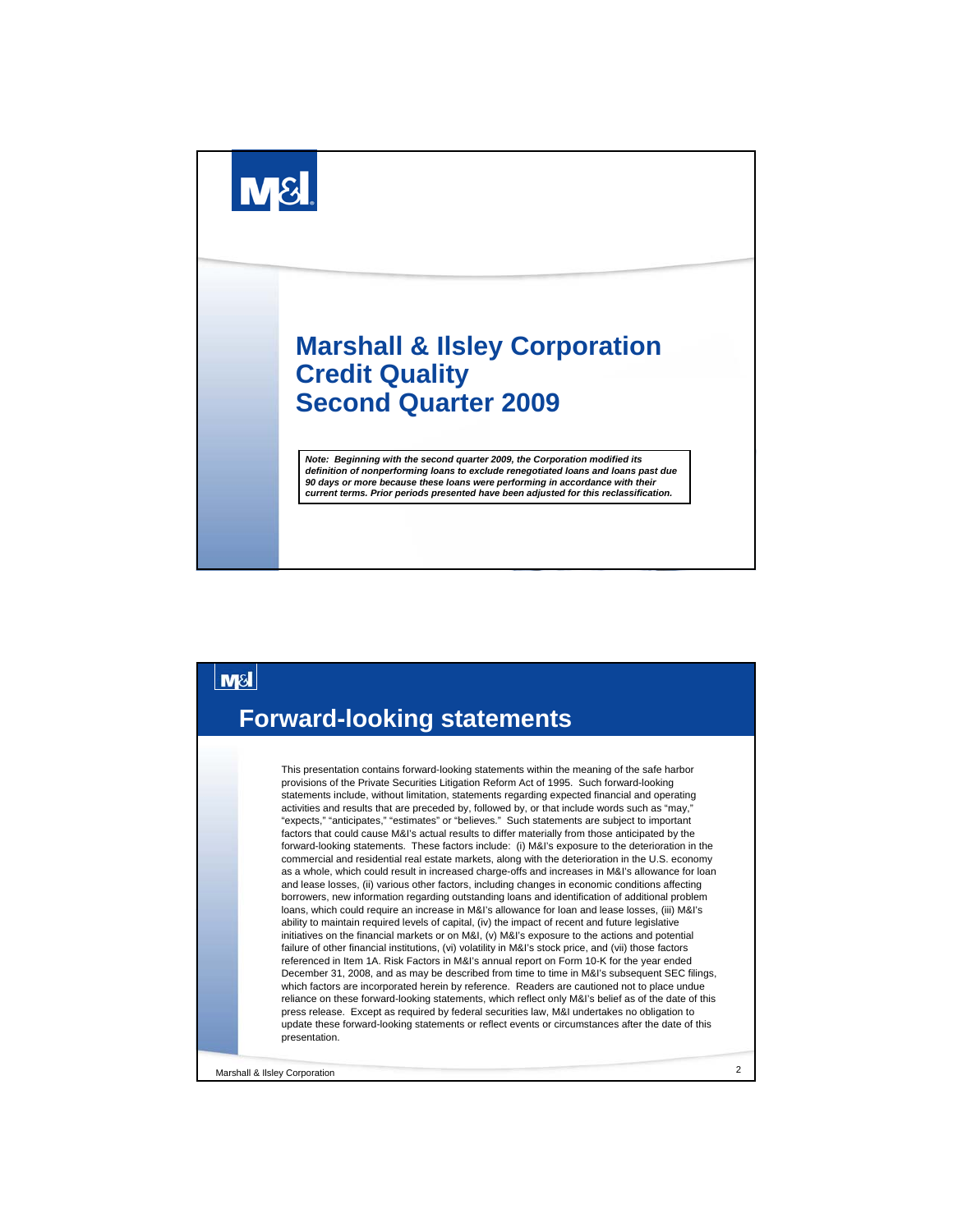

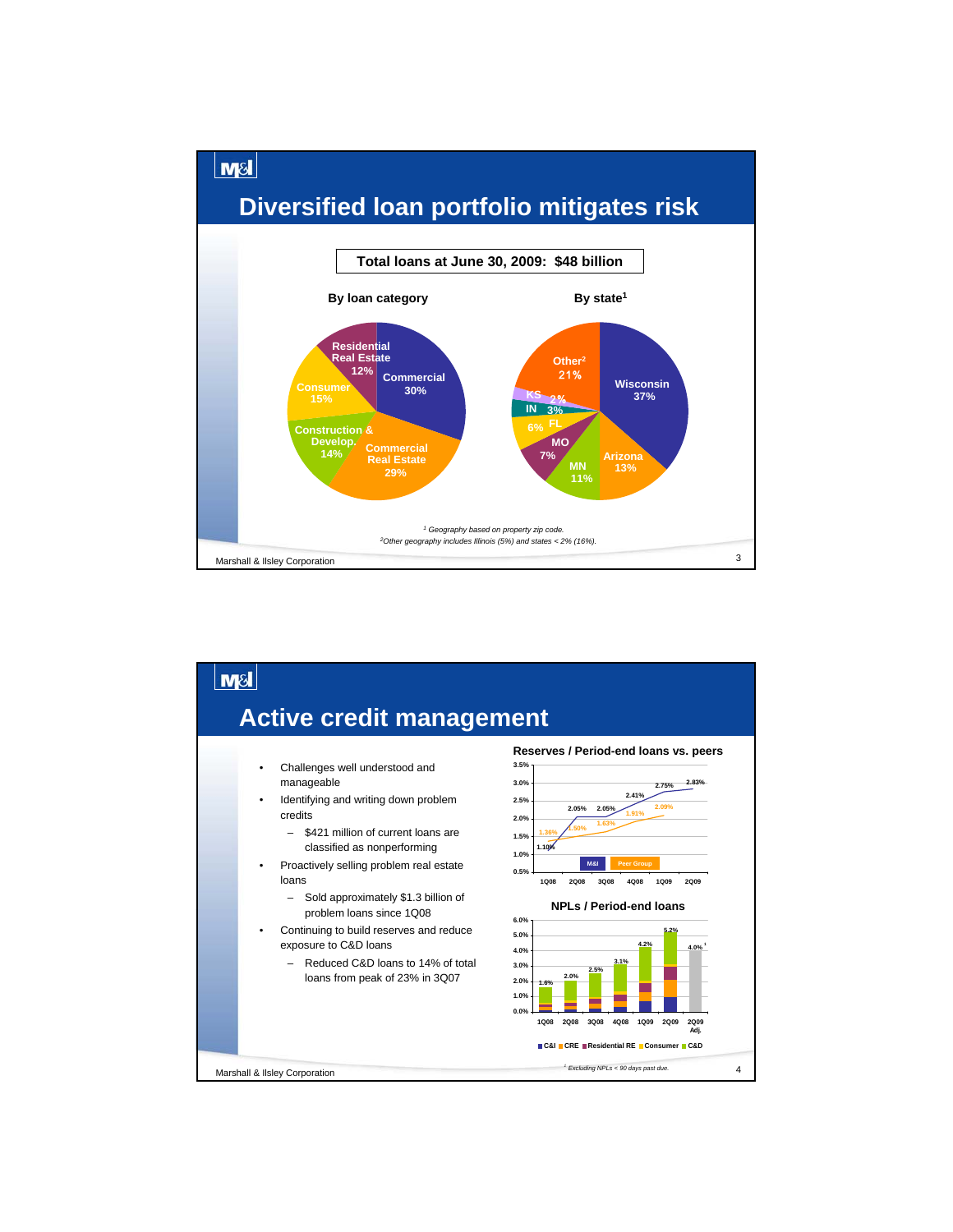

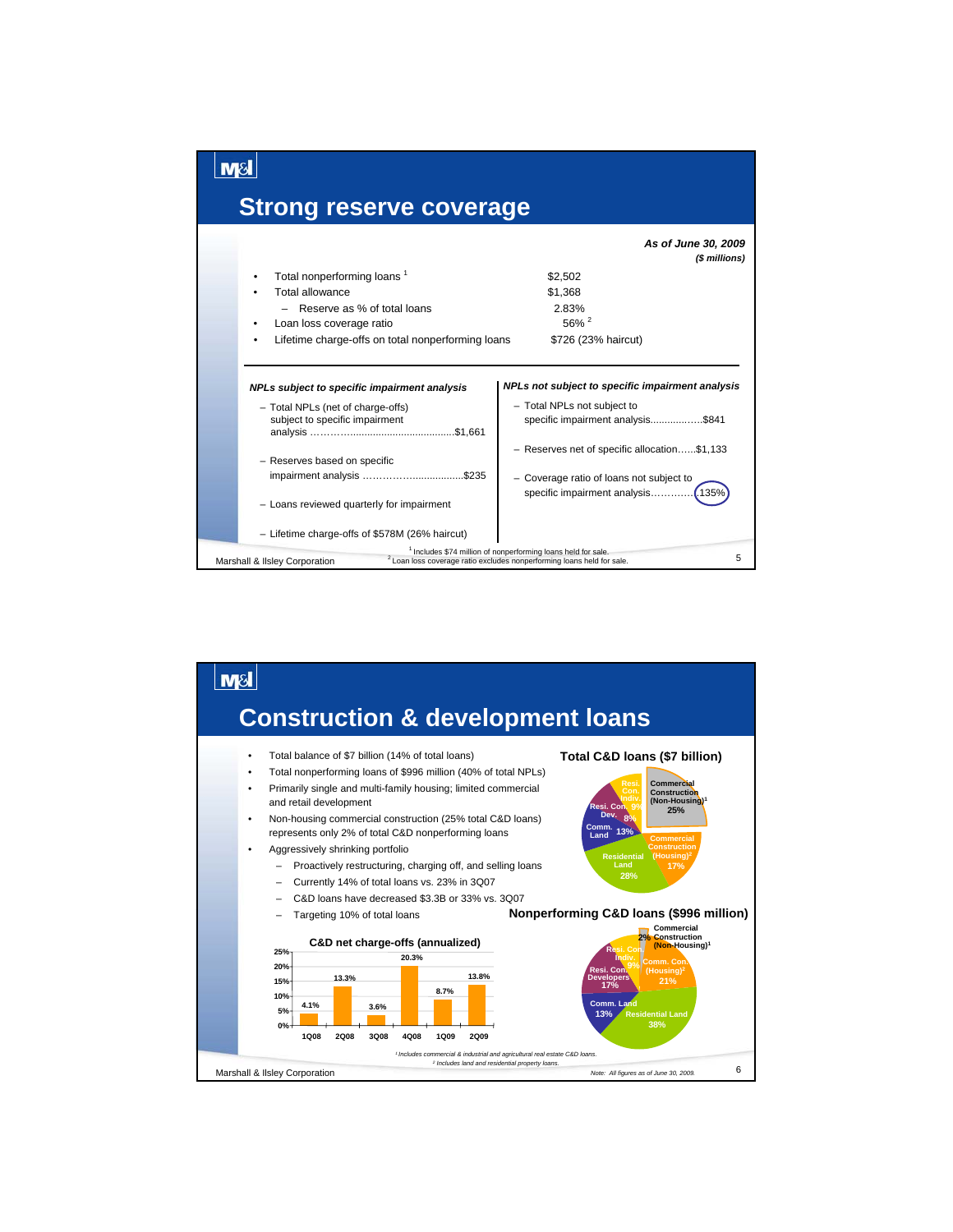



Marshall & Ilsley Corporation 7

**4Q06 1Q07 2Q07 3Q07 4Q07 1Q08 2Q08 3Q08 4Q08 1Q09 2Q09**

**Current: 14.1% (2Q09)**

*Note: C&D are construction and development loans; figures based on period-end balances.*

**5%**

**10%**

**Corporate Goal: 10%**

**15%**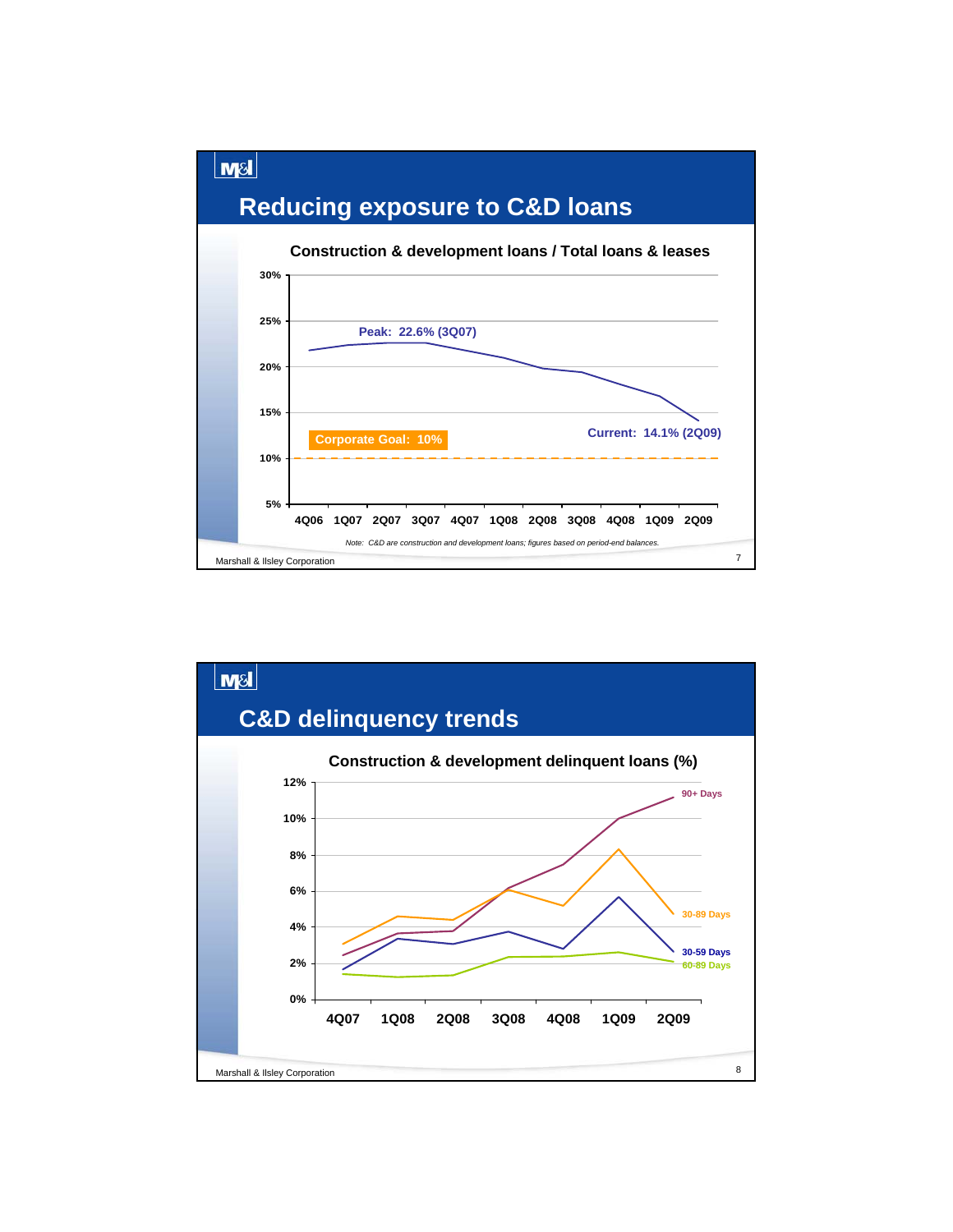

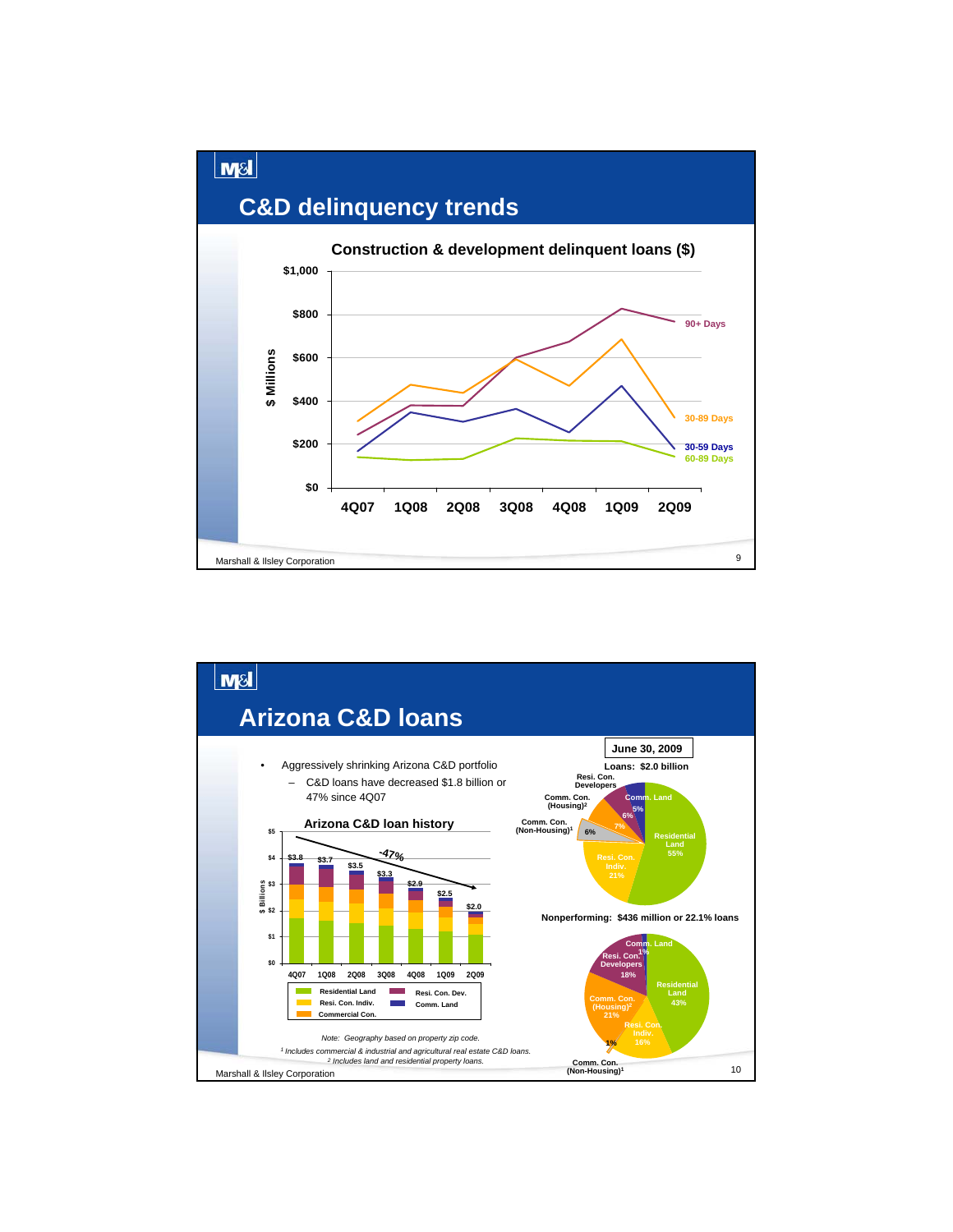

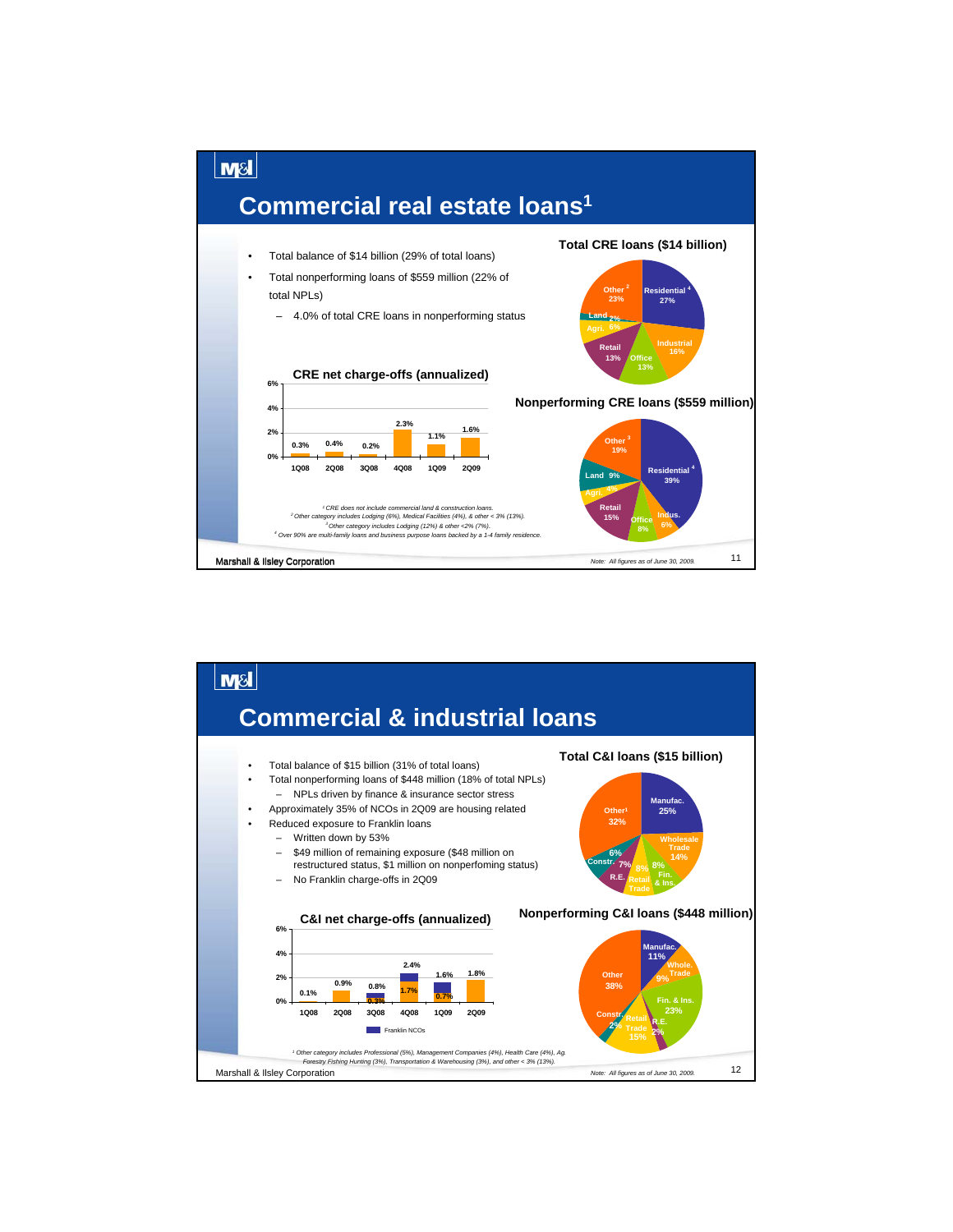

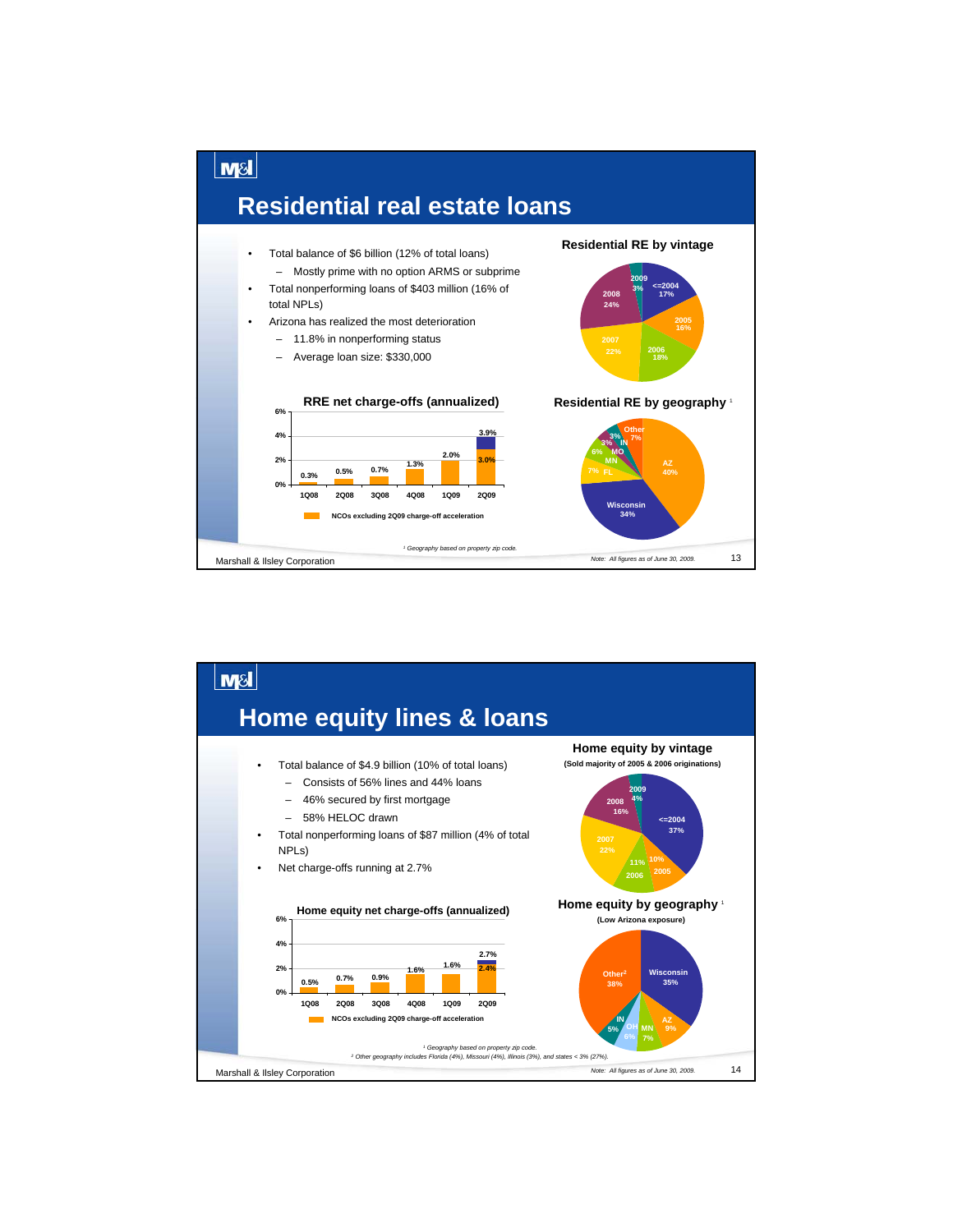

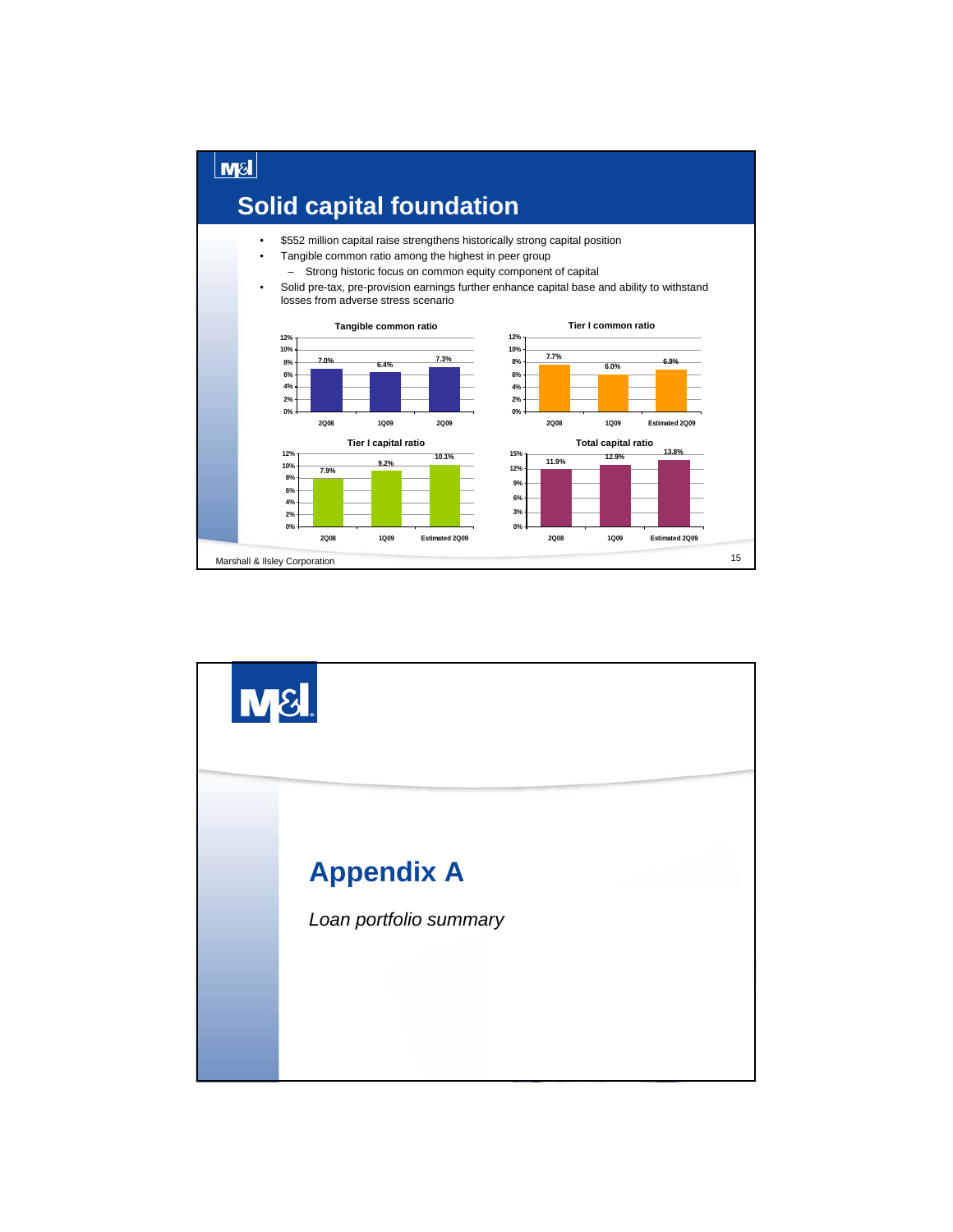

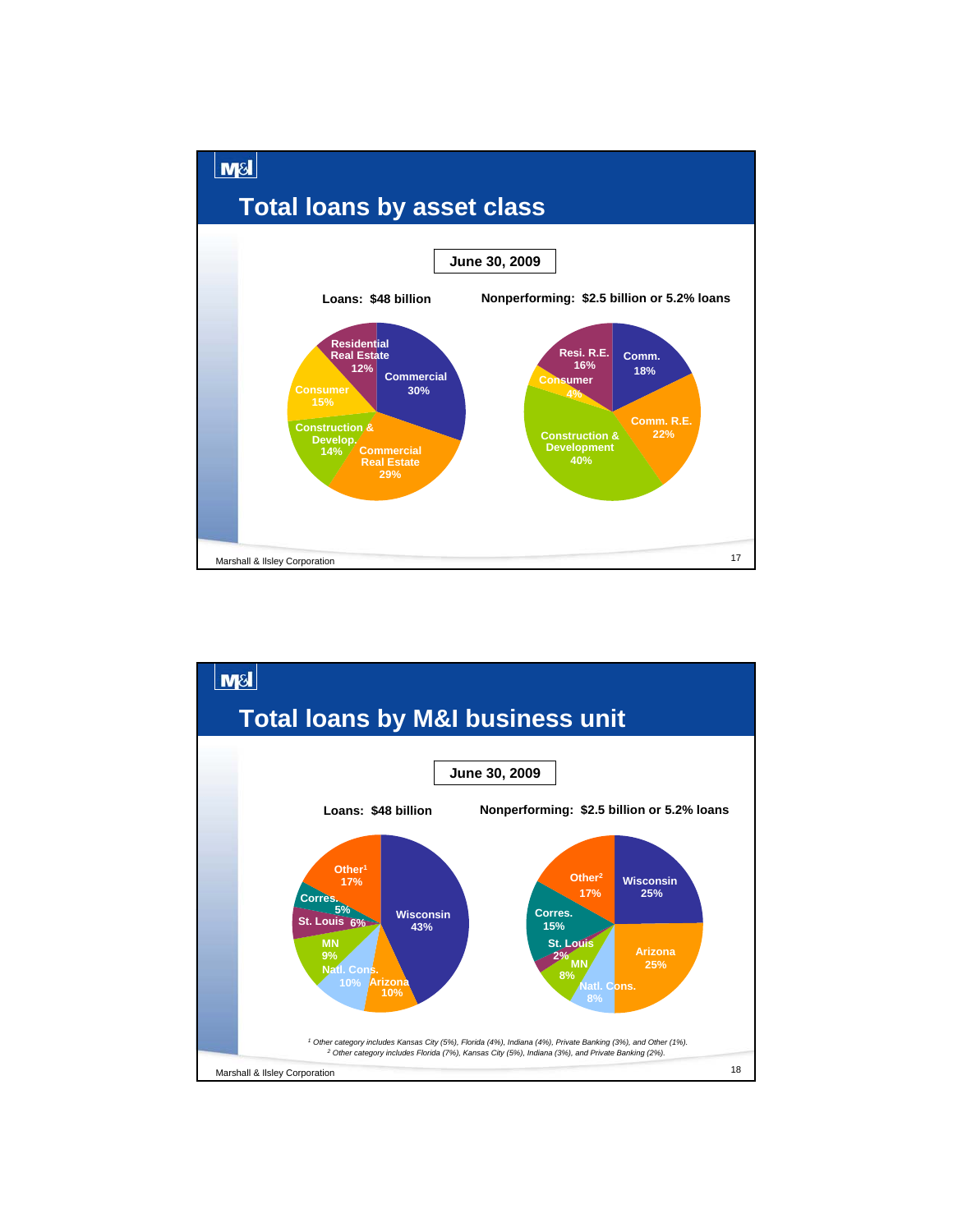

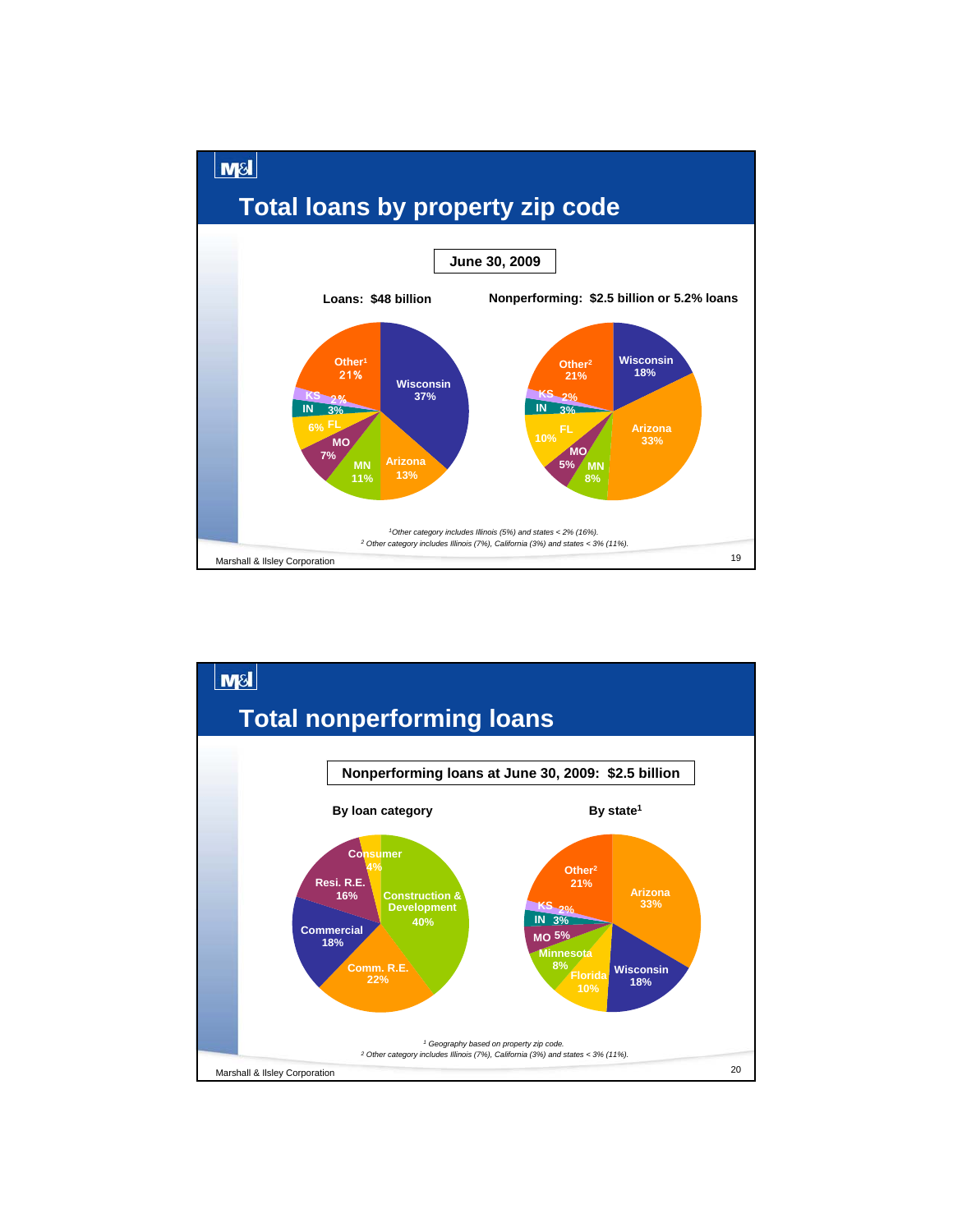

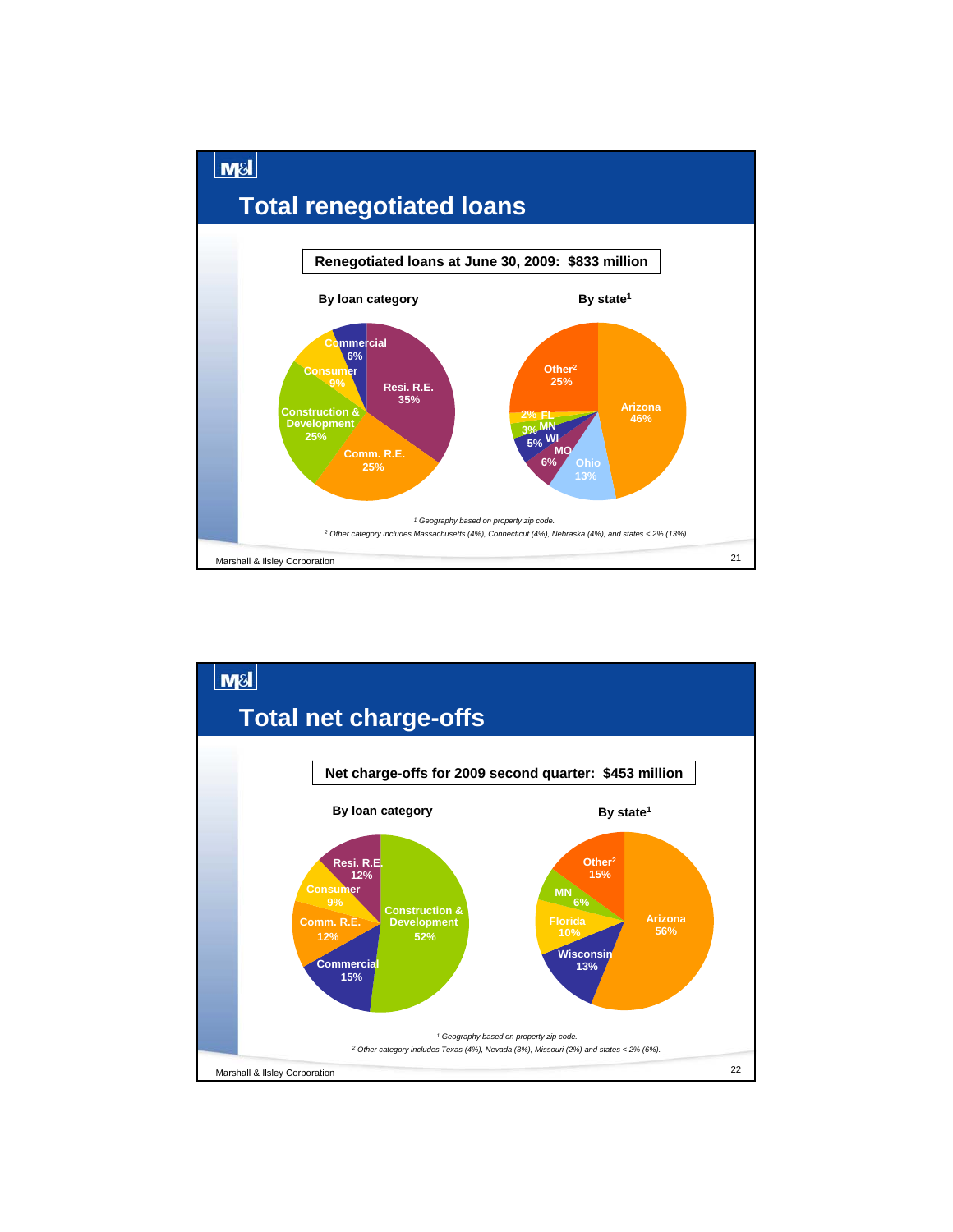

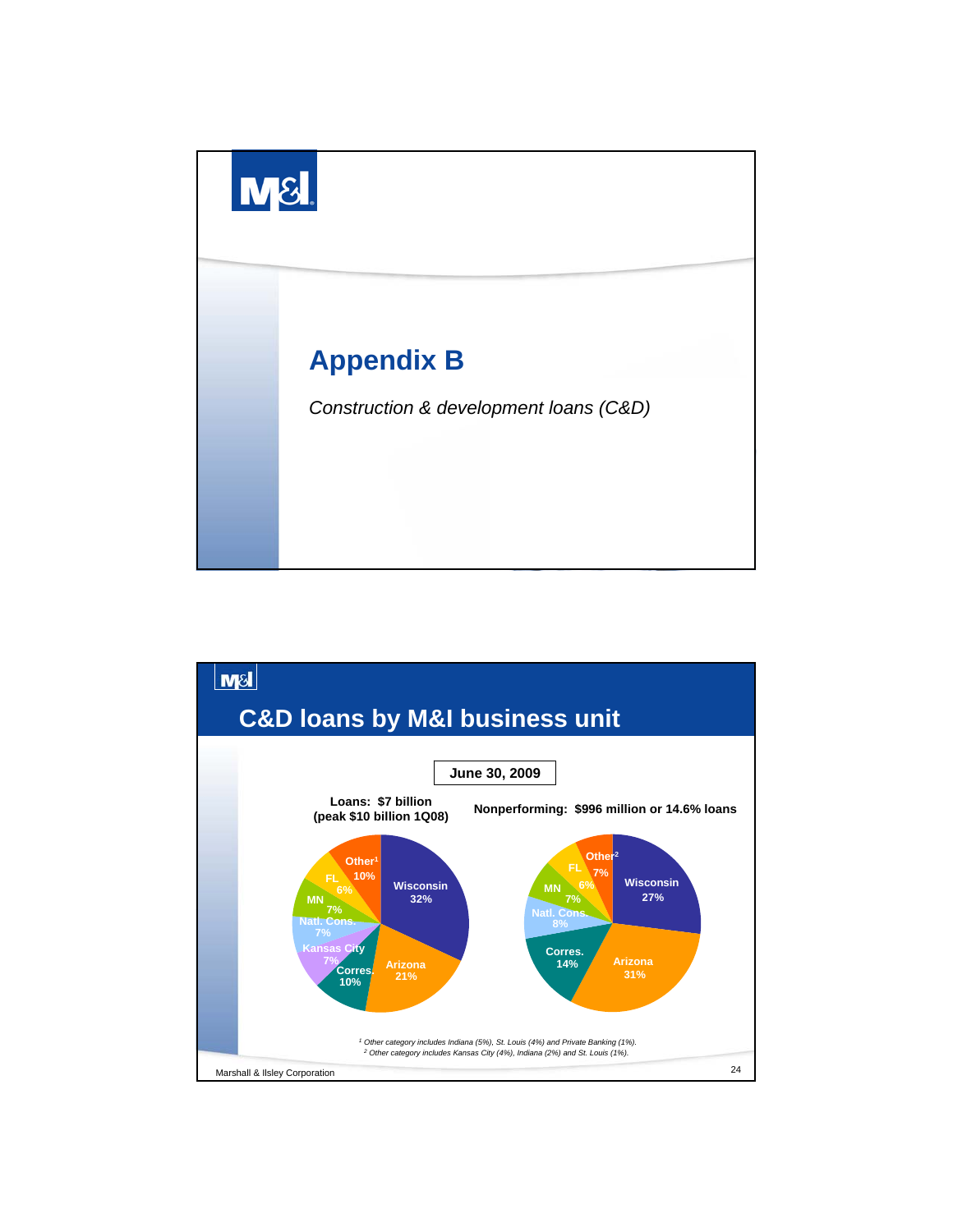

|                                            |                | Commercial              |                           | Residential    |                                 |  |
|--------------------------------------------|----------------|-------------------------|---------------------------|----------------|---------------------------------|--|
| \$ Millions                                | Construction   | Land                    | Constr. By<br>Individuals | Land           | Constr. By<br><b>Developers</b> |  |
| Total loan portfolio size                  | \$2,884        | \$905                   | \$599                     | \$1,898        | \$543                           |  |
| Average loan size                          | 4.8            | 1.0                     | 0.5                       | 0.2            | 0.9                             |  |
| Total non-performing loans                 | 235            | 128                     | 84                        | 378            | 170                             |  |
| Largest non-perforning loan                | 33             | 11                      | 5                         | 16             | 17                              |  |
| Average non-performing loan                | 4.0            | 1.6                     | 0.6                       | 0.4            | 1.0                             |  |
| # NPLs > \$5 million by \$ range           |                |                         |                           |                |                                 |  |
| > \$10 million                             | 8              | 4                       | 0                         | $\overline{4}$ | $\overline{2}$                  |  |
| \$5 - \$9.9 million                        | 6              | 4                       | 0                         | 5              | 6                               |  |
| Total                                      | 14             | $\overline{\mathbf{g}}$ | $\mathbf{0}$              | 9              | 8                               |  |
| # NPLs > \$5 million by state <sup>1</sup> |                |                         |                           |                |                                 |  |
| Arizona                                    | 4              | $\mathbf 0$             | 0                         | $\mathbf 0$    | $\overline{2}$                  |  |
| Florida                                    | $\overline{2}$ | $\overline{c}$          | $\Omega$                  | $\mathbf{1}$   | $\overline{c}$                  |  |
| <b>Ilinois</b>                             | 3              | 3                       | 0                         | $\mathbf 0$    | 0                               |  |
| Missouri                                   | $\mathbf 0$    | 1                       | $\Omega$                  | $\mathbf{1}$   | 0                               |  |
| Wisconsin                                  | 1              | 1                       | $\Omega$                  | 4              | 1                               |  |
| Other states                               | $\overline{4}$ | $\mathbf{1}$            | 0                         | 3              | 3                               |  |
| Total                                      | 14             | 8                       | $\mathbf{0}$              | 9              | $\overline{\mathbf{g}}$         |  |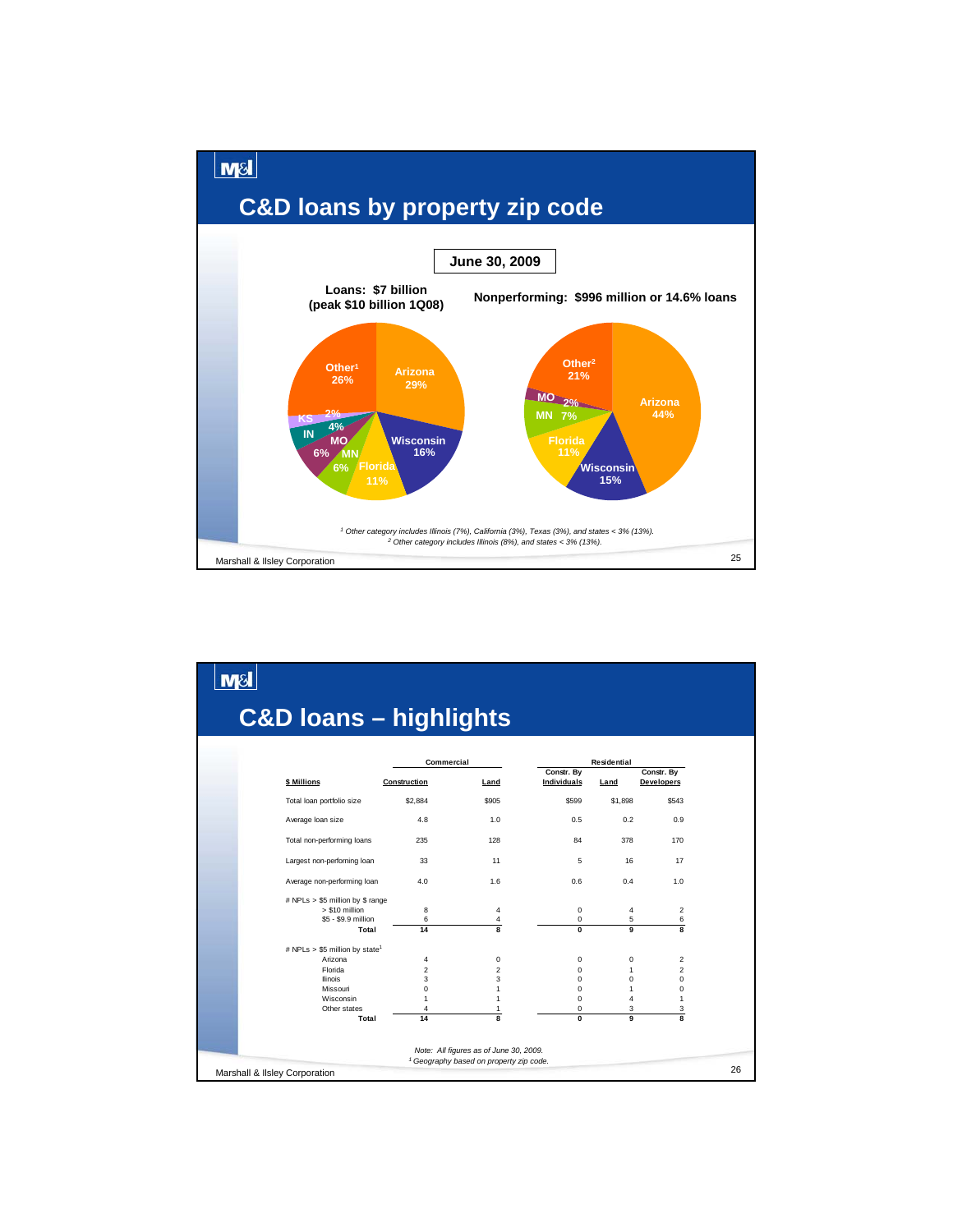

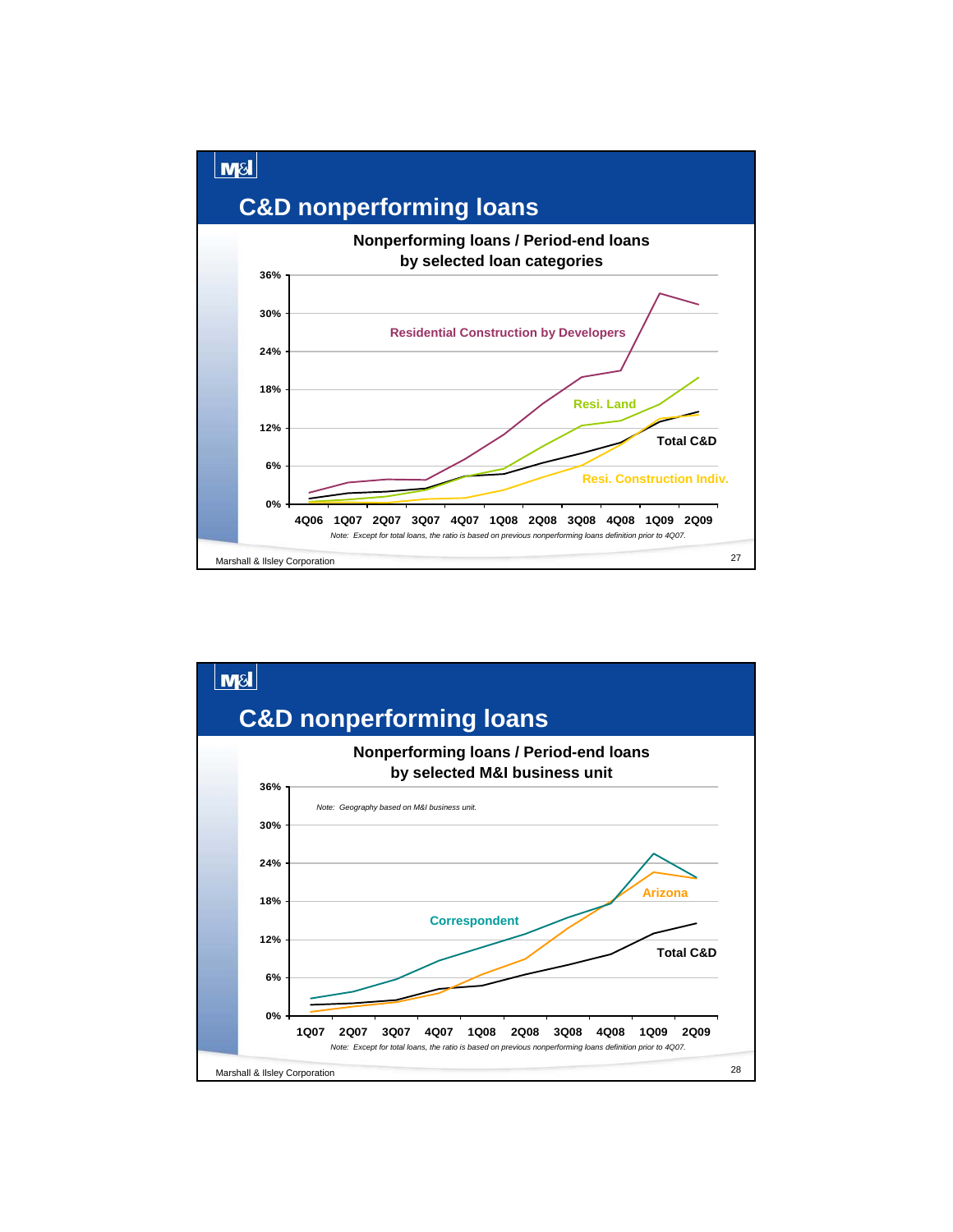

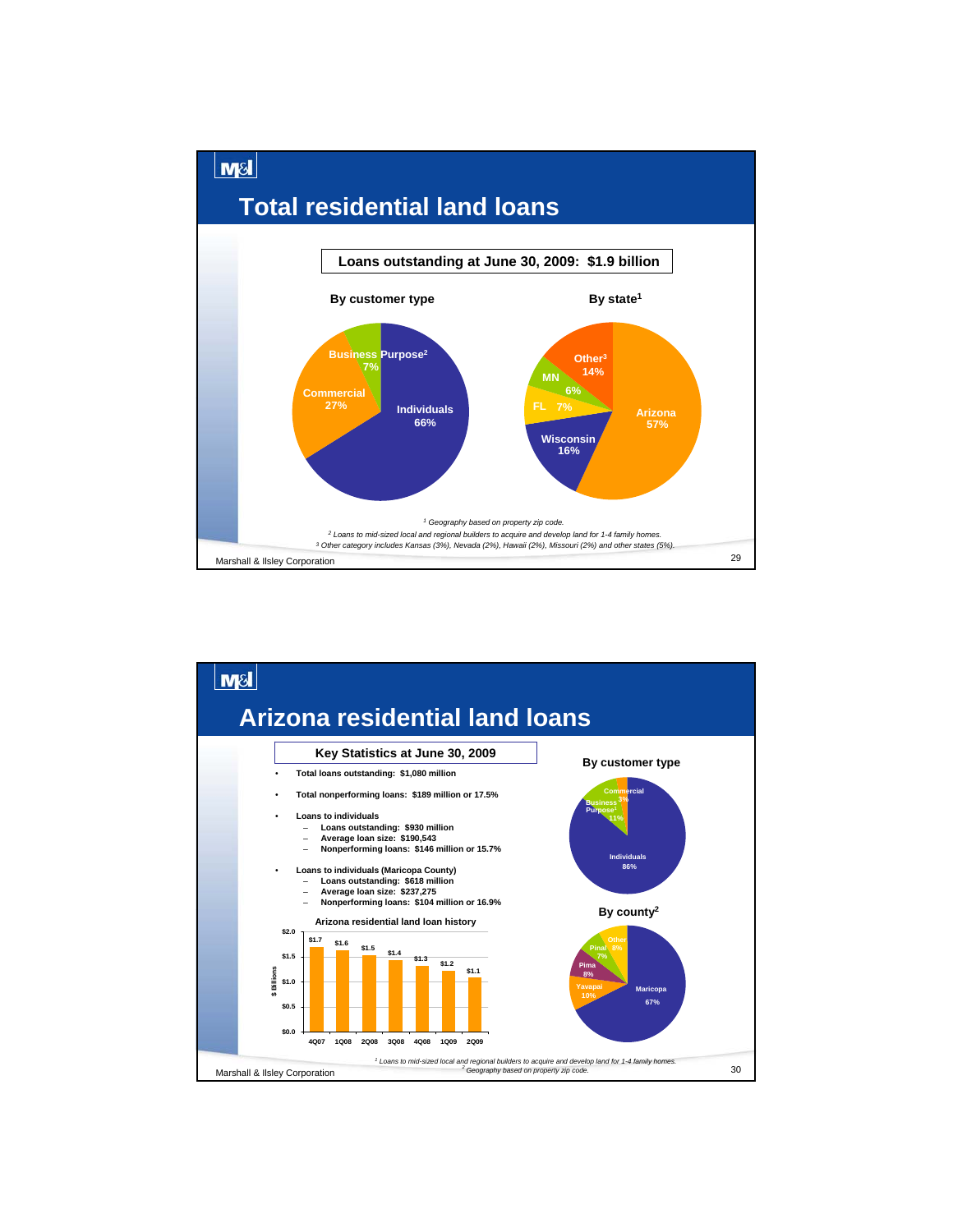

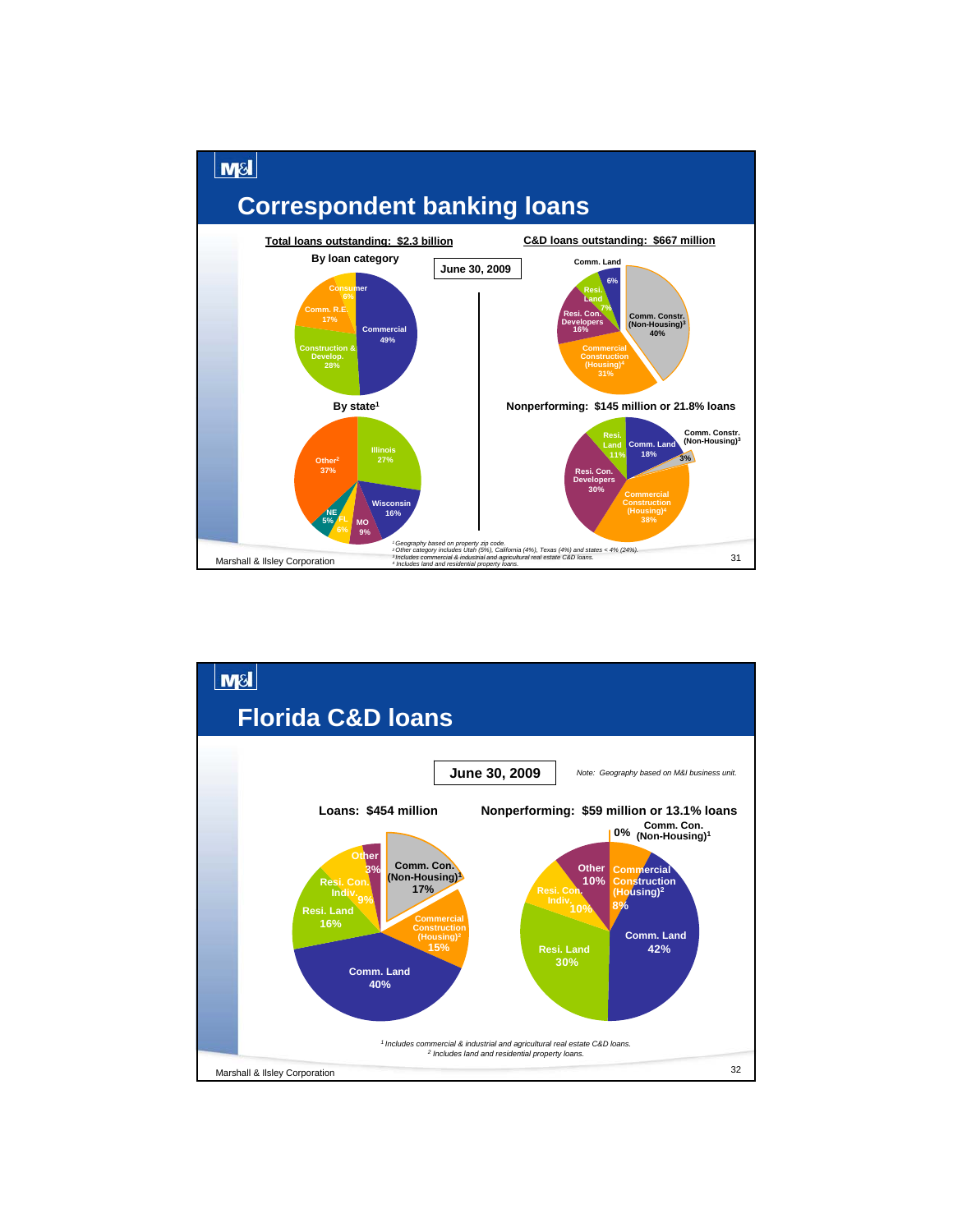

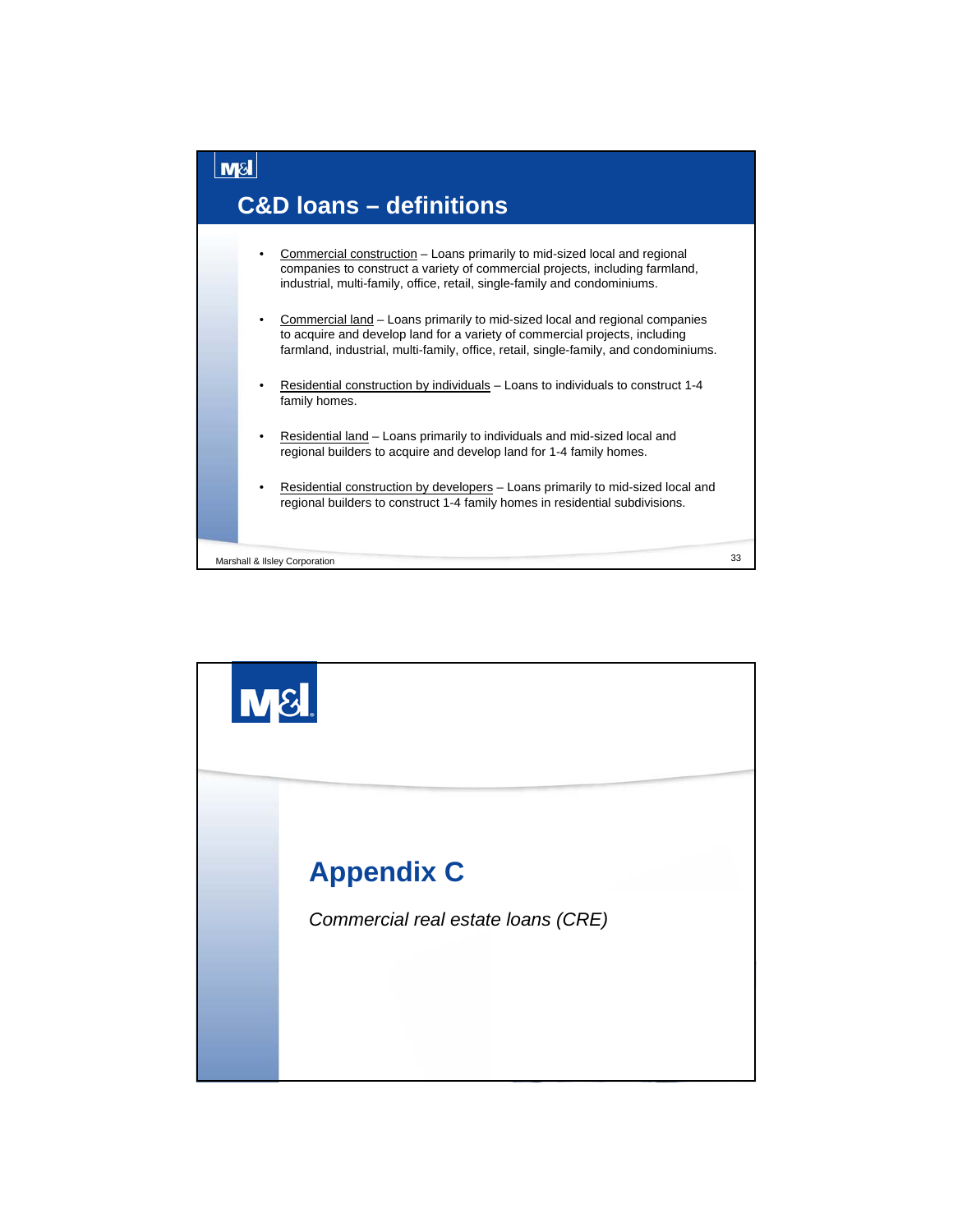

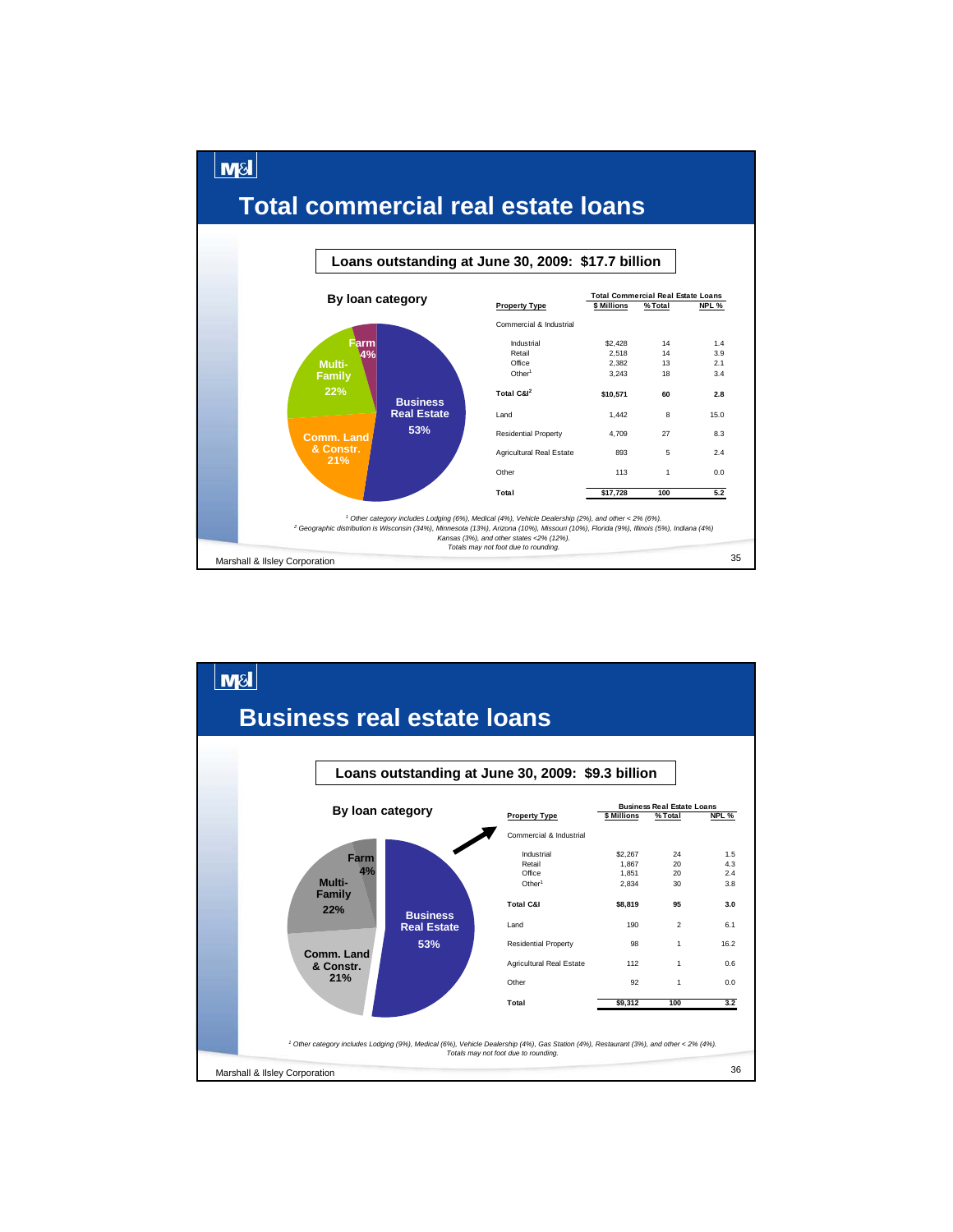